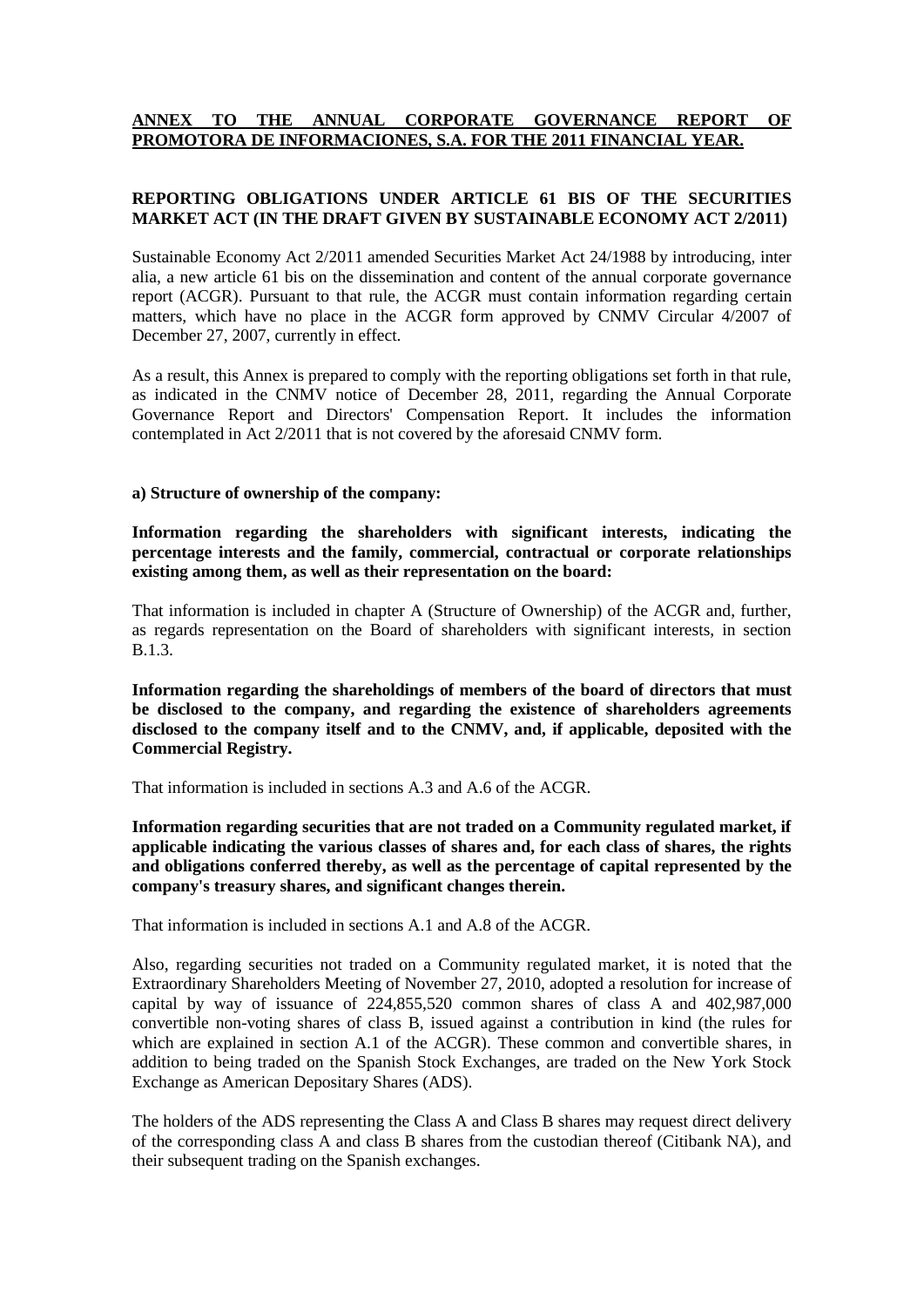# **Information regarding the rules applicable to amendment of the company's Bylaws**

Amendment of Bylaws is within the authority of the General Shareholders Meeting and must be undertaken in accordance with the provisions of the Companies Act and the Bylaws. Under article 15 bis of the Bylaws, the favorable vote of 75% of the shares entitled to vote, present in person or by proxy at the General Shareholders Meeting, will be required for approval of articles amendments including, inter alia, change of the corporate purpose and increase or reduction of capital, unless those transactions are required by mandate of law.

The Corporate Governance Committee must report on proposals to amend the Bylaws.

# **b) Any restriction on transferability of securities and any restriction on voting rights.**

That information appears in section A.10 of the ACGR.

### **c) Structure of the company's management:**

**Information regarding the composition and rules of organization and functioning of the board of directors and its committees**

That information appears in chapter B of the ACGR.

**Identity and compensation of the members thereof, their functions and positions within the company, their relationships with shareholders with significant interests, indicating the existence of cross-ownership or related directors (consejeros cruzados o vinculados) and the procedures for selection, removal or reelection.**

That information appears in chapter B of the ACGR.

# **Information regarding the powers of the members of the board of directors and, in particular, those related to the possibility of issuing or repurchasing shares**

Mr. Manuel Polanco Moreno, Mr. Juan Luis Cebrián Echarri and Mr. Fernando Abril Martorell have been delegated, on a joint and several basis, all of the authority conferred on the Board of Directors by the Bylaws, with the exception of authority that by law cannot be delegated.

Also, Mr. Manuel Polanco Moreno has a power of attorney for the exercise of certain authority.

The powers for the development and implementation of programs for issue and repurchase of shares are given to the Board of Directors, within the context of plans for the issue or repurchase of shares resolved by the General Shareholders Meeting, the following currently being in effect:

- Resolution for the market acquisition of shares of Prisa, adopted by the Extraordinary Shareholders Meeting of November 27, 2010, in effect until December 31, 2013. The shares acquired by the Company or its subsidiaries pursuant to this authorization may be used to facilitate implementation of the "2010-2013 Share/Option Delivery Plan" approved at the same Meeting.
- Resolution for increase of capital in a nominal amount of 24,104,905 euros by issue and circulation of 241,049,050 new shares having a par value of 10 cents on the euro each, with an issue premium of 1.90 euros, to be subscribed and fully paid in against cash contributions, with recognition of the right of preemption, expressly contemplating incomplete subscription, with delegation to the Board of Directors to verify fulfillment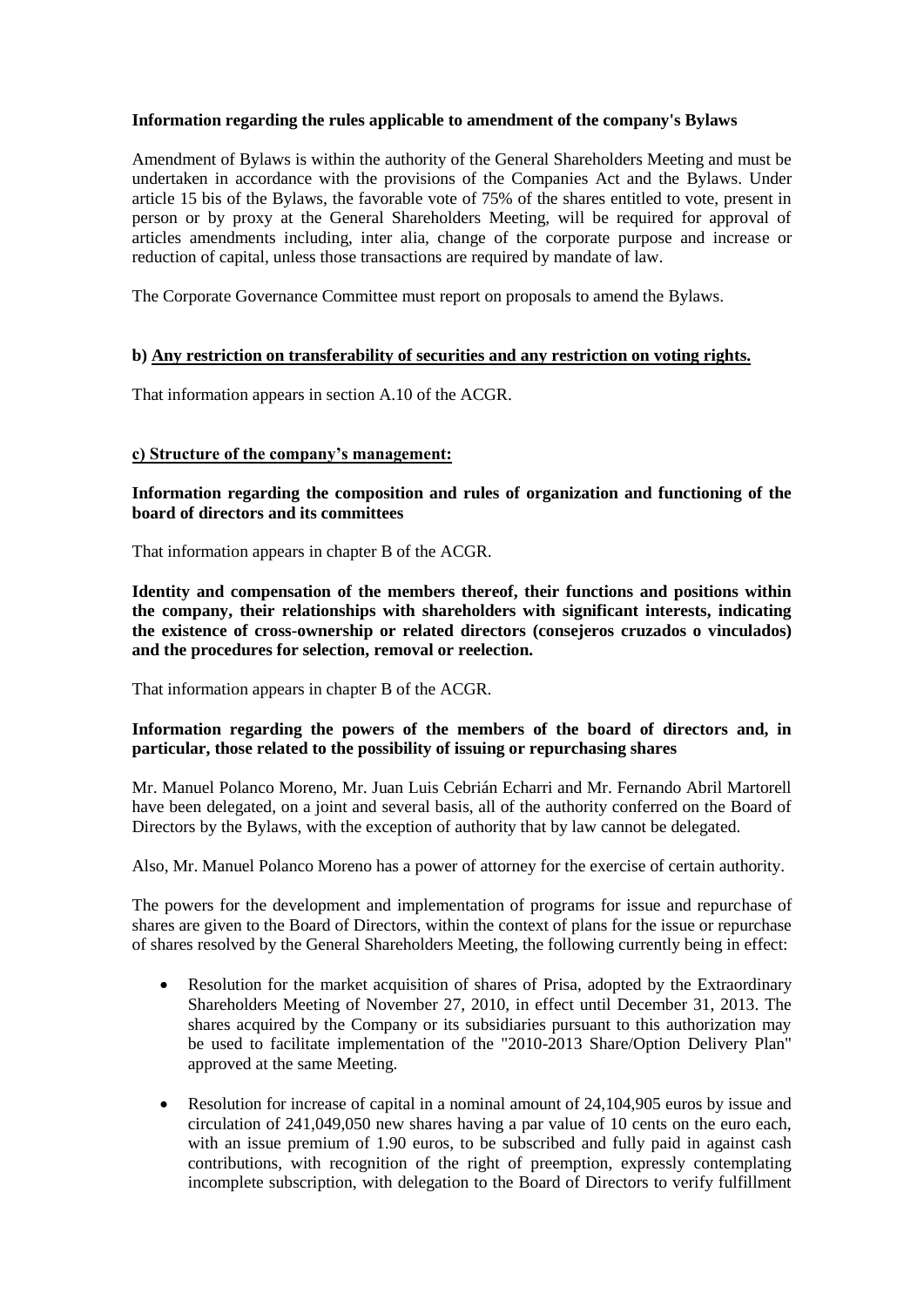of the conditions to which this resolution is subject and redraft article 6 of the Bylaws to adapt the text thereof to the subscriptions made. Preemption rights may be exercised during forty-two (42) monthly windows up to the fourth business day of each calendar month from January, 2011, to June, 2014. This resolution was adopted by the Extraordinary Shareholders Meeting of November 27, 2010.

- Resolution delegating authority to increase capital to the Board of Directors, with delegation to exclude preemption rights, if any, adopted by the General Shareholders Meeting of December 5, 2008, in effect until December, 2013.
- Resolution delegating to the Board of Directors authority to issue fixed income securities, both straight and convertible into newly-issued shares and/or shares exchangeable for outstanding shares of Prisa and other companies, warrants (options to subscribe new shares or acquire outstanding shares of Prisa or other companies), bonds and preferred shares, with delegation of the authority to increase capital by the amount necessary to cover applications for conversion of debentures or exercise of warrants, and to exclude the preemption rights of shareholders and holders of convertible debentures or warrants on newly-issued shares, adopted by the General Shareholders Meeting of December 5, 2008, in effect until December, 2013.

**Information regarding significant agreements that have been entered into by the company and become effective, are amended or are terminated in the event of a change of control of the company by reason of a public tender offer, and the effects thereof, except where disclosure thereof would be seriously harmful to the company. This exemption will not apply when the company is legally obligated to publicize this information.**

- Shareholders agreement signed by Prisa and Grupo Godó de Comunicación, S.A. (June, 2006).
	- o Grupo Godó de Comunicación would have an option to sell all of its interest in Unión Radio, to be exercised during the three following months.
- Shareholders agreement signed by Prisa, Telefónica de Contenidos, S.A. and Gestevisión Telecinco, S.A. (December, 2010)
	- o Telefónica de Contenidos, S.A. and Gestevisión Telecinco, S.A. would have an option to purchase all of the interest of Prisa in DTS Distribuidora de Televisión Digital, S.A., to be exercised if there were a change in control.
- Syndicated financing agreement signed by Prisa, HSBC Plc. Sucursal en España (the agent for the syndicated financing) and other financial institutions (May, 2006, and successive innovations).
	- o The financing agreements include events of acceleration, among which is change of control of Prisa, which would give the right to demand repayment and cancellation of the lines of credit or a part thereof, subject to rules customary in financings of this kind.
- Financing agreement signed by Prisa and HSBC Plc. Sucursal en España and other financial institutions (December, 2007, and successive novations).
	- o The financing agreements include events of acceleration, among which is change of control of Prisa, which would give the right to demand repayment and cancellation of the lines of credit or a part thereof, subject to rules customary in financings of this kind.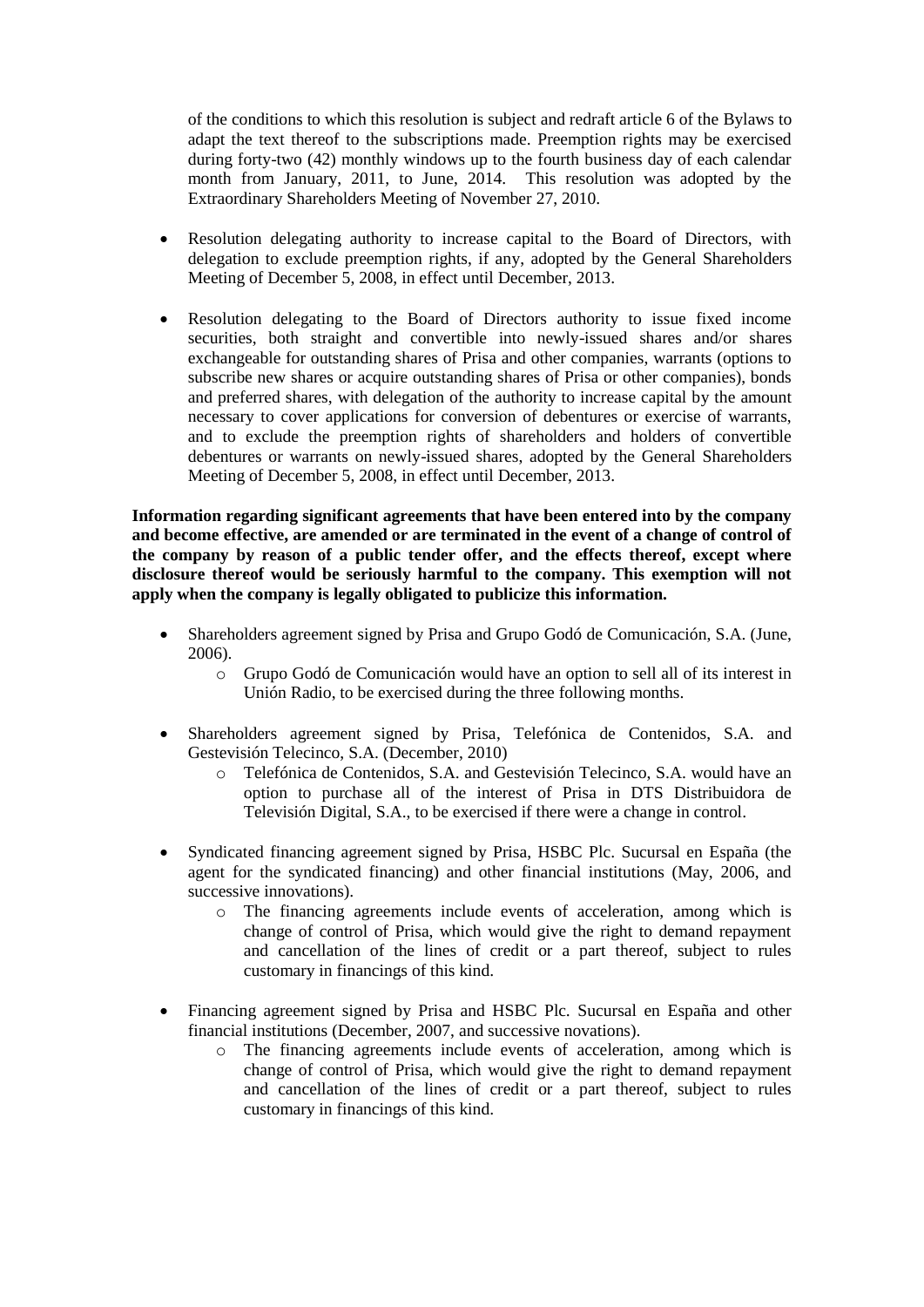# **Information regarding agreements between the company and its directors and managers or employees who are entitled to indemnification when they resign or are improperly dismissed, or if the employment relationship concludes by reason of a public tender offer**

Among the members of the Management Team, there are 11 (3 directors and 8 members of senior management) the contracts of which include a special clause that, in general, contemplates indemnification for improper dismissal in an amount between one and two times their respective total annual compensation (salary + last bonus received).

In addition, another manager of the Company (not a part of the Management Team) has a clause on the same terms as indicated above, in an amount equivalent to one year of total compensation.

# **d) Related party transactions of the company with its shareholders and directors and managers and intra-group transactions.**

That information appears in Chapter C of the ACGR.

### **e) Risk control systems**

That information appears in Chapter D of the ACGR.

# **f) The functioning of the general meeting, with information regarding the conduct of meetings that are held**

That information appears in Chapter E of the ACGR.

### **g) The degree of compliance with corporate governance recommendations or, if applicable, an explanation of noncompliance with such recommendations**

That information appears in Chapter F of the ACGR.

### **h) A description of the principal characteristics of internal systems for control and management of risks related to the process of issuing financial information.**

During fiscal year 2011 the PRISA Group has implemented a system of internal control over financial reporting based on the general framework established by COSO. The methodology used in implementing the internal control model is to cover the requirements established by section 404 of the Sarbanes-Oxley, mandatory for the Group since that Prisa shares traded in the New York Stock Exchange. According to the Sarbanes-Oxley, Prisa must certify for the first time in the fiscal year 2011, the proper functioning of its system of internal control over financial reporting and further the Group's external auditors to give their opinion on the effectiveness of the system control established by the Group.

The system of internal control over financial reporting consists of five interrelated components: control environment, risk assessment, control activities, information and communication, and monitoring.

#### **Control environment**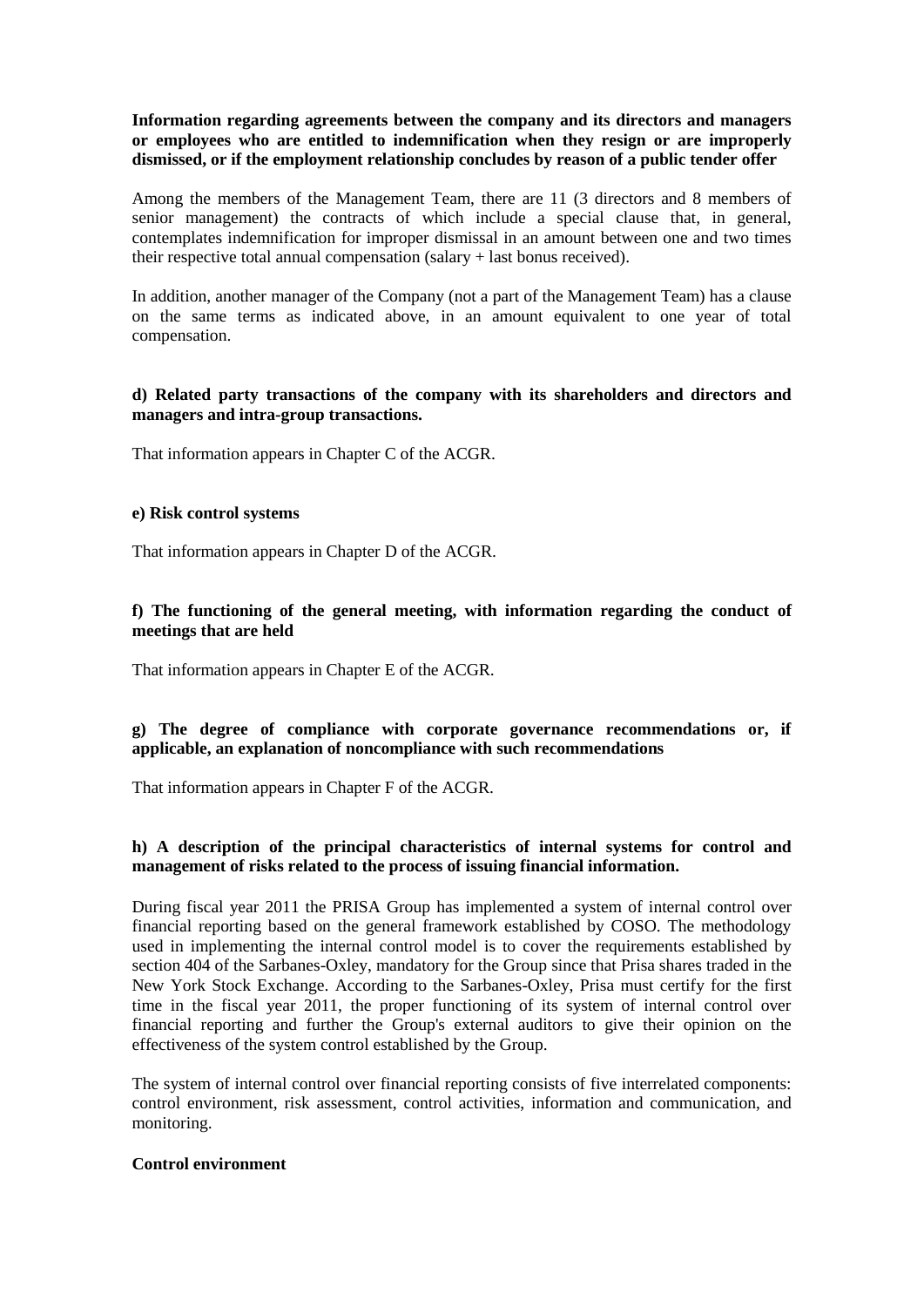#### **Organs and functions responsible for internal control over financial reporting (ICFR)**

The Board of Directors of Prisa has assigned one of its functions, as set out in Article 5.3 of Board, pre-approval of the policy of control and risk management and periodic monitoring of internal information systems and control. Also, in accordance with the provisions of that article of the regulation, the periodic financial information must be approved by the Board of Directors. In this regard, the Board of Directors is assisted, to the development of these functions, with the Audit Committee of Prisa. Among the basic responsibilities of the Audit Committee, as defined in the Regulations of the Board, are monitoring the effectiveness of internal control systems of the Company, and risk management systems and the preparation and presentation of regulated financial information, in particular the annual accounts and quarterly and half-year financial statements that the Board must provide to the markets and their supervisory bodies.

In addition to monitoring the system of internal control over financial reporting (hereinafter ICFR), that perform both the Audit Committee and the Board of Prisa, the effective implementation of internal control model is the responsibility of the CEO and the CEO Deputy Prisa, as well as the CEOs and CFOs of the Group's business units involved in the preparation of financial information which forms the basis for the preparation of financial statements of the Group.

#### **Departments or mechanisms responsible for the design and review of the organizational structure.**

The Directorate of Organization and Human Resources, under the Deputy Chief Executive Officer, is responsible for the design, implementation, revision and updating of the Group's organizational structure. The Group's business units have a proper distribution and definition of tasks and functions in the financial areas, which have job descriptions for key roles in the financial area, and clearly defined lines of responsibility and authority areas involved in the preparation of financial information.

In addition, the Direction of Organization and Human Resources coordinates and monitors the internal procedures of the Group companies, and the degree of documentation, updating and disseminating the data.

### **Code of conduct, agency approval, degree of dissemination and training, principles and values**

The Code of Conduct of Grupo Prisa, approved in fiscal year 2011 by the Board of Directors establishes the general guidelines that should govern the conduct of Rush and all Group employees in the performance of their duties and in their commercial and professional , acting in accordance with the laws of each country and respect the ethical principles commonly recognized. The Code of Conduct has been communicated to all employees and is also available on the Group's global intranet.

The values and principles that should guide the actions of the Group's employees are integrity, honesty, rigor and dedication in carrying out their activity, responsibility, commitment and transparency, pluralism and respect for all ideas, cultures and people, creativity and innovation in business development, accountability, efficient and sustainable, generating value for shareholders and for the Group.

The standards of conduct in relation to financial reporting are aimed at transparency in the development and dissemination of financial content information, both internal communication within the Group and externally, to shareholders, markets and regulators. Also set performance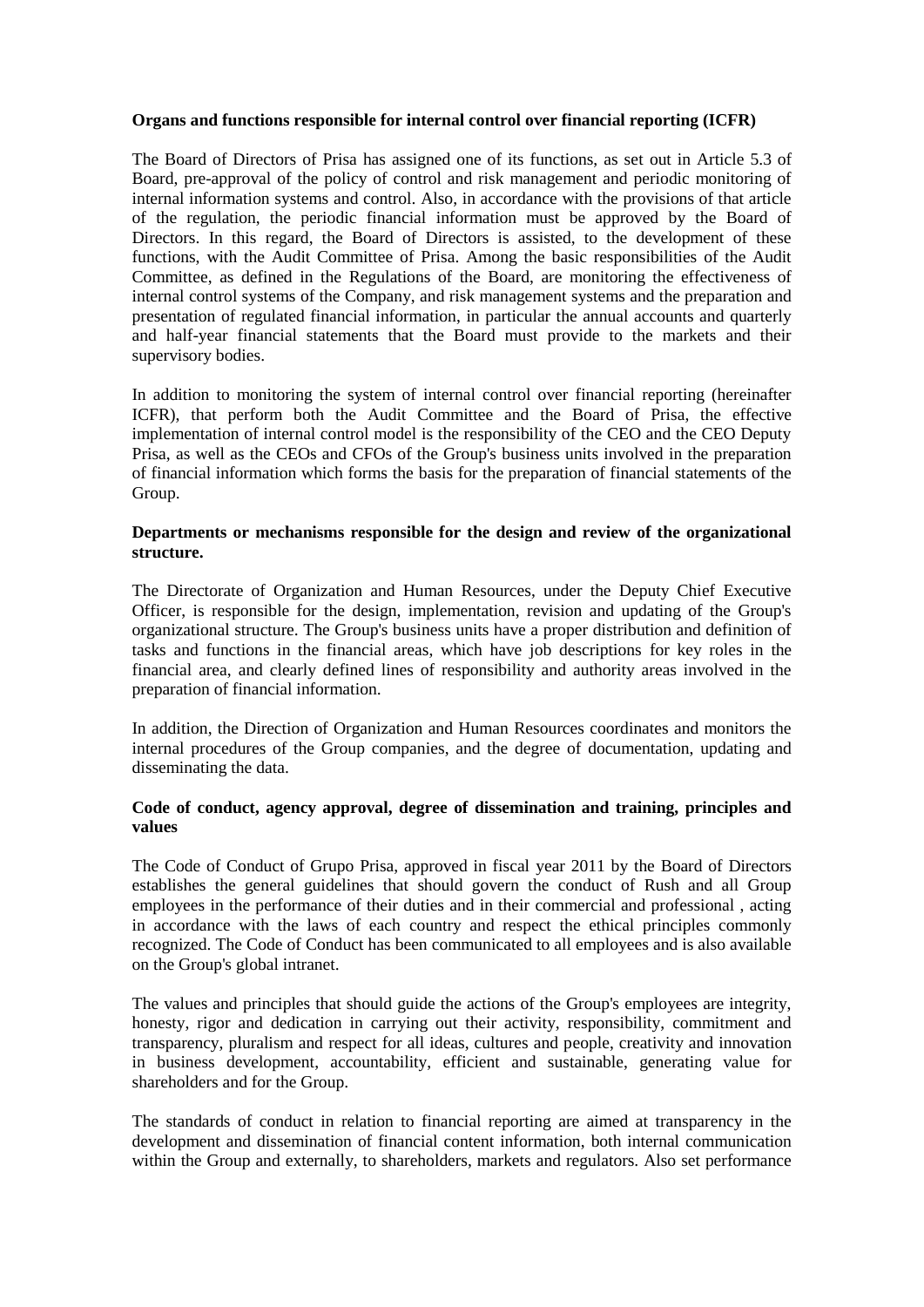standards requiring that all transactions are accurately and clearly reflect the Group's files and books.

Requests, incidents and queries that arise regarding the interpretation and application of the Code of Conduct are managed by the Directions of Human Resources Group, and ultimately, Secretary-General reports regularly to the Corporate Governance Committee for monitoring and compliance standards by employees. The Corporate Governance Committee shall prepare an annual report on the evaluation and the degree of compliance of the Code of Conduct, which will be communicated to the relevant government bodies Prisa.

# **Whistleblowing channel**

Grupo Prisa has a mailbox for receiving complaints, retention and treatment of complaints regarding accounting, internal controls and other auditing matters of the Group. This is a communication channel between confidential and anonymous employee of Grupo Prisa and the Audit Committee. Additionally, there is a confidential complaints box for others related to the Group.

The complaints are channeled through an email address qualified to do so and are received by the Chairman of the Audit Committee, which determines the resources, methods and procedures for the investigation of each complaint.

# **Risk assessment over financial reporting**

In the risk assessment over financial reporting of Prisa Group applies a top down approach based on the Group's significant risks. This approach starts with the identification of significant accounts, are those in which there is a reasonable chance of containing an error that, individually or aggregated with others, have a material impact on the financial statements. To determine the importance of an account in the consolidated financial statements, the Prisa Group considers both quantitative and qualitative factors. The quantitative evaluation is based on the materiality of the account, and is supplemented by qualitative analysis that determines the risk associated with depending on the characteristics of transactions, the nature of the account, the accounting and reporting complexity, the probability of generated significant contingent liabilities resulting from transactions associated with your account and susceptibility to errors or fraud losses.

In order to perform a full risk assessment, this analysis is performed on each Business Group, as they ultimately generate financial information that serves as the basis for preparing consolidated financial statements of Grupo Prisa. The risk profile of each business unit is determined by the contribution of it to the consolidated financial statements, and assessing the risks specific to what you consider, among other factors, the nature of their activities, centralization or decentralization of operations, their specific risks, the existence of errors or significant incidents reported in previous years, the risks specific to the industry or the environment in which it operates and the existence of significant judgments or estimates in accounting principles applied.

For each of the business units considered significant, identify the most important accounts. After identifying significant accounts and disclosures at the consolidated level and in each business unit, we proceed to identify the relevant processes associated with them, and the main types of transactions within each process. The objective is to document how key relevant processes transactions are initiated, authorized, recorded, processed and reported.

For each account are analyzed controls that cover the assertions to ensure the reliability of financial reporting, ie that recorded transactions have occurred and pertain to that account (existence and occurrence) of transactions and assets are registered in the correct amount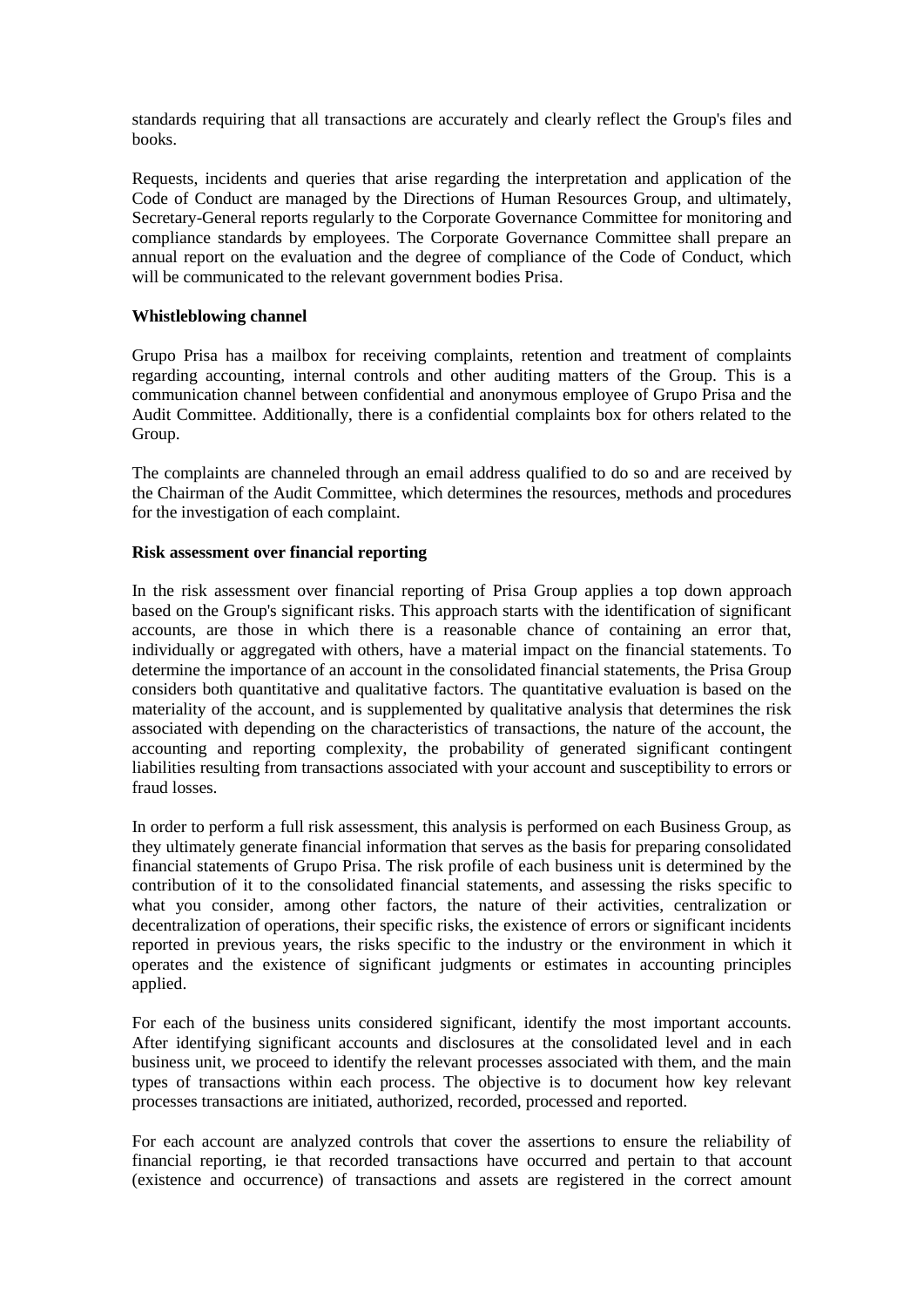(assessment / measurement), the assets, liabilities and transactions of the Group are properly broken down, categorized and described (presentation and disclosure) and there are no assets, liabilities, and significant transactions not recorded (completeness).

Among the significant processes is included determining the scope of consolidation of the Group, which conducts monthly Consolidation department, set in the Corporate Finance Department.

The system of identification and risk assessment of the internal control over financial reporting has been formally documented with this structure for the first time in the fiscal year 2011, and is expected to update at least annually. The system is monitored, as mentioned above, by the Audit Committee and, ultimately, by the Board of Directors.

# **Control activities**

The Group has documentation describing the flows of activities and process's controls identified as significant in each business unit and at corporate level. This documentation describes how transactions are initiated, approved, recorded, processed and reported, and from there identify the key risks and associated controls. Documentation of control activities are performed on risk and control matrixes by each process. In these matrices the activities are classified by their nature as preventive or detective, and depending on the coverage of associated risk, as standard or keys.

In each significant Business Unit there is a documented process about the closing as well as specific processes concerning relevant judgments and estimates, according to the nature of the activities and risks associated with each Business Unit.

In relation to the review and approval process of financial reporting in the fiscal year 2011 has been established a certification process phased model of the effectiveness of internal control over financial reporting. At a first level, the CEOs and CFOs of the business units and companies that are considered significant, confirm the effectiveness of defined controls for critical processes as well as the reliability of financial information. Following these confirmations, and based on the report on the testing of controls performed internally, the CEO and Deputy CEO issued the certification on the effectiveness of internal control model over the Group's financial information in accordance with section 404 of the Sarbanes-Oxley. Also, in relation to this process, as mentioned above, there are procedures for review and approval by the governing bodies of the financial information disclosed to the securities markets, including specific oversight by the Audit Committee of significant risks.

As for the controls on the processes of systems or applications that support critical processes of business, these are intended to maintain the integrity of systems and data and ensure its operation over time. The controls referred on information systems are essentially access control, segregation of duties, development or modification of computer applications and management controls over the outsourced activities. During fiscal year 2011 have been identified the main applications that support critical processes of business and have been analyzed and assessed the controls and procedures associated with them. This analysis of the general system controls shall be performed at least annually.

# **Information and communication**

The organization has an accounting manual of the International Financial Reporting Standards applicable to the Group's businesses, defined by the Internal Audit Department, regularly updated and communicated to the different Business Units.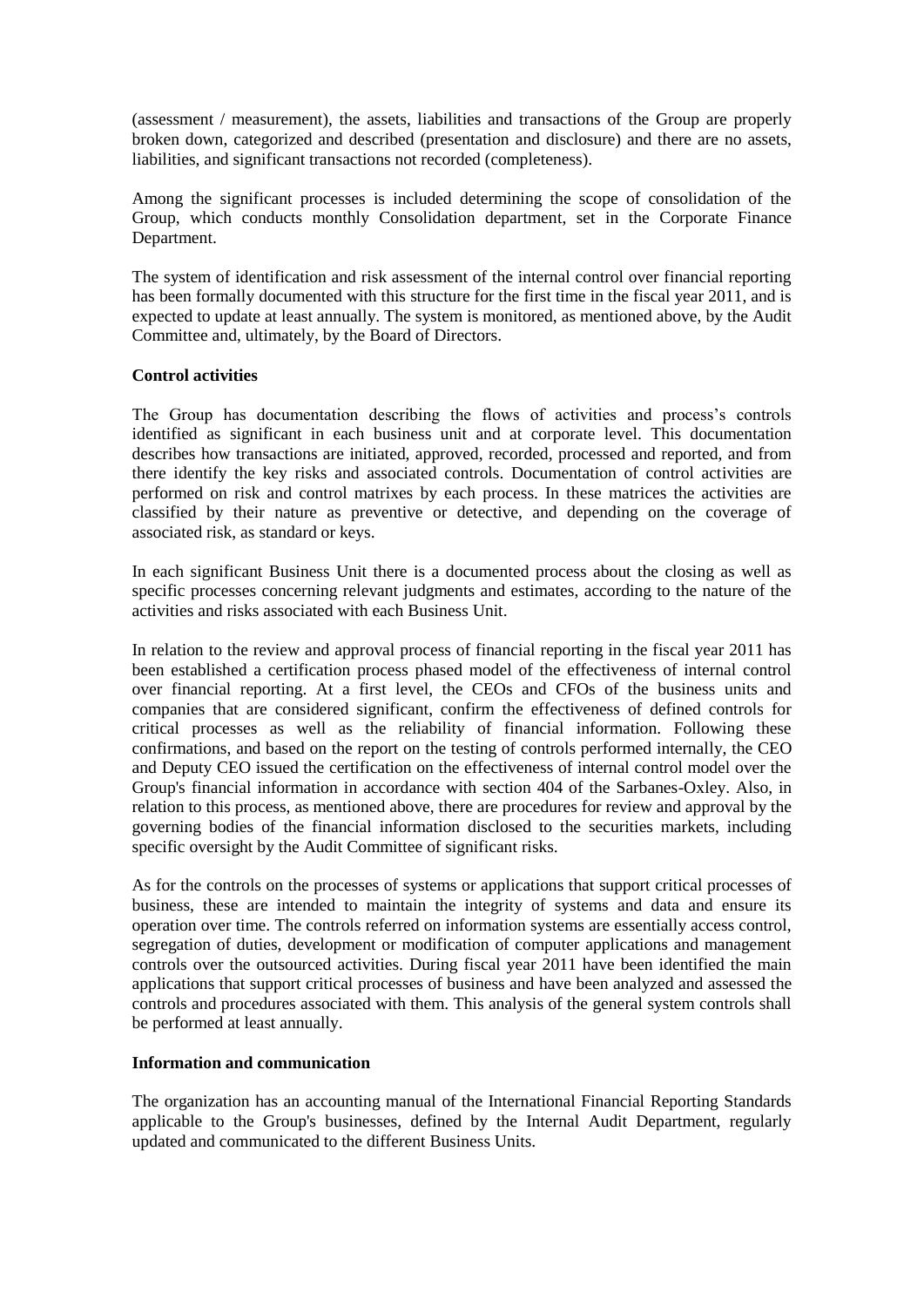The Group had implemented control measures to ensure that the data backup of financial information is collected in a complete, accurate and timely basis. There is a system of financial reporting with a single and homogeneous format, applicable to all Group units, which supports the financial statements and notes and disclosures included. In addition, the Group has control procedures to ensure that the information issued to the market includes enough disclosures to facilitate proper understanding and interpretation by users of financial information.

# **System's monitoring and operation**

The Group has an internal audit unit, which supports the Group Audit Committee in monitoring internal control system over financial reporting.

The main objective of internal audit is to provide Group management and the Audit Committee of reasonable assurance that the environment and internal control systems operating within the Group companies have been properly designed and managed. For those purpose, during the fiscal year 2011 internal audit has coordinated and supervised the design and scope of the Group's internal control system over financial reporting, and subsequently has carried out the evaluation of the design and operation of control activities defined in the model, in order to certify its effectiveness in accordance with the Sarbanes-Oxley Act. Accordingly, during the fiscal year 2011 internal audit has coordinated and supervised the design and scope of the internal control model over financial reporting of the Group, and subsequently has carried out the evaluation of the design and operation of control activities defined in the model, in order to certify its effectiveness in accordance with the Sarbanes-Oxley Act.

For each of the identified weaknesses is done an estimation of the economic impact and probability of expected occurrence, classifying it according to them. Also, for all the identified weaknesses is defined a plan of action to correct or mitigate the risk.

The significant deficiencies and material weaknesses that would have been revealed as a result of the internal audit's assessment of the of internal control system over financial reporting, are reported to both the Audit Committee and the external auditor.

Additionally, ultimately, the internal control system is reviewed by the Group's auditor, who reports to the Audit Committee and gives its opinion on the effectiveness of internal control over financial reporting contained in the Group's consolidated financial statements as of December 31, 2011, in order to record the financial information filed with the Securities and Exchange Commission. At the date of this report, the auditor has not reported to the Audit Committee any material weakness on consolidated basis.

As part of the monitoring activities of the internal control system carried out by the Audit Committee, described in the Regulations of the Board of Directors posted on Group's the website, it is included the following in connection with the preparation and publication of the financial information:

- i. Review compliance with legal requirements and the correct application of generally accepted accounting principles, and report on the proposed changes to accounting principles and criteria suggested by management.
- ii. Know and monitor the effectiveness of the Company's internal control systems, and risk management systems and discuss with the auditors or audit firms significant weaknesses in internal control system identified in the audit's development.
- iii. Monitor the process of preparation and presentation of regulated financial information.